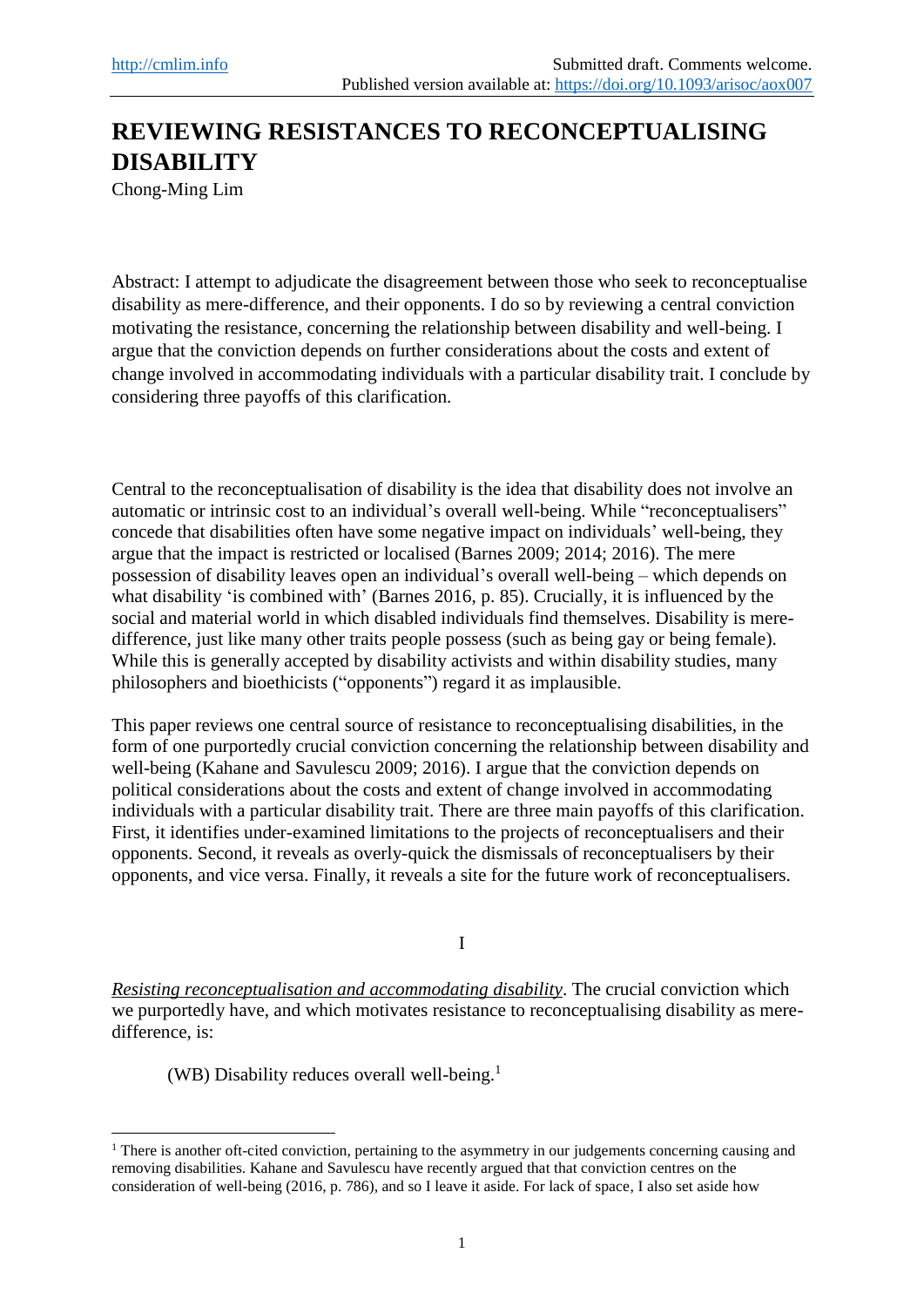On its most common instantiation, (WB) claims that disabilities would reduce individuals' overall well-being, even if prejudices within the social and material world – including their manifestation in the organisation of social institutions – were removed. In such an ableismfree society, a disabled individual has a lower overall well-being compared to a non-disabled individual, because of her disability.<sup>2</sup> Thus, on the basis of  $(WB)$ , we reject reconceptualisation.<sup>3</sup>

Consider this resistance in relation to the case of reconceptualising autism as mere-difference. Autistics are commonly described as either high- or low-functioning. On this understanding, low-functioning autistics are unable to independently function and navigate the world. They face serious problems with social interactions – many are deemed non-communicative – and grapple with repetitive or obsessive behaviours that disrupt and impair everyday functioning. High-functioning autistics, on the other hand, are generally able to function and navigate the world – though their autistic characteristics still hinder effective social interactions.<sup>4</sup> Both instantiations of autism are commonly understood as reducing overall well-being – (WB) obtains. However, reconceptualising high-functioning autism as mere-difference is increasingly judged plausible. This judgement is shared even by those who seek to eradicate autism. For instance, Lenny Shafer, the publisher of a newsletter popular among those seeking to eradicate autism, argues that that '[i]f those who raise their opposition to the socalled oppression of the autistic would simply substitute their usage of "autism or autistic" with "Asperger's," [a form of high-functioning autism] their arguments might make sense.' (Harmon 2004).

How can opponents of reconceptualisation explain this judgement in relation to their holding on to conviction (WB)?<sup>5</sup> I suggest this can be done by understanding (WB) as depending on a set of considerations concerning the political issue of accommodating disabled individuals. My thesis is that:

The conviction (WB) depends on our considerations about the costs and extent of change involved in accommodating individuals with a particular disability trait.

Each point of the thesis requires elaboration. I begin by discussing the individual considerations, before explaining their relationship to (WB).

First, accommodation centrally involves accounting for the different ways in which disabled people navigate the world, in (re-)arranging our society and its institutions, to allow them reasonable access to opportunities, and thus to leading lives they consider to be flourishing. Accommodation allows them to carry on living *differently*. It is opposed to other strategies

1

reconceptualisers have addressed (WB). How my account relates to that of other reconceptualisers is to be worked out separately.

<sup>&</sup>lt;sup>2</sup> In this paper, I use the term 'well-being' generally – neither committing to any particular conception of wellbeing, nor to how (and whether) it may be measured. While I believe that my subsequent discussion is compatible with a range of accounts of well-being, I cannot undertake the explanation here.

<sup>&</sup>lt;sup>3</sup> Here, I am not committed to the claim that well-being is the sole consideration relevant to our acceptance or rejection of reconceptualisation. We may discover others.

<sup>4</sup> I discuss the case of autism elsewhere (Lim 2015).

<sup>5</sup> I acknowledge that a *resolute* defender of (WB) could simply dismiss the judgement as fundamentally misguided – from that view, there is no need for explanations. I suggest that we may see more clearly the bases of the conviction if we undertake the explanation. Certainly, the proof of the pudding is in the eating. There is thus, I concede, nothing conclusive to be said at this point to someone who refuses to come along.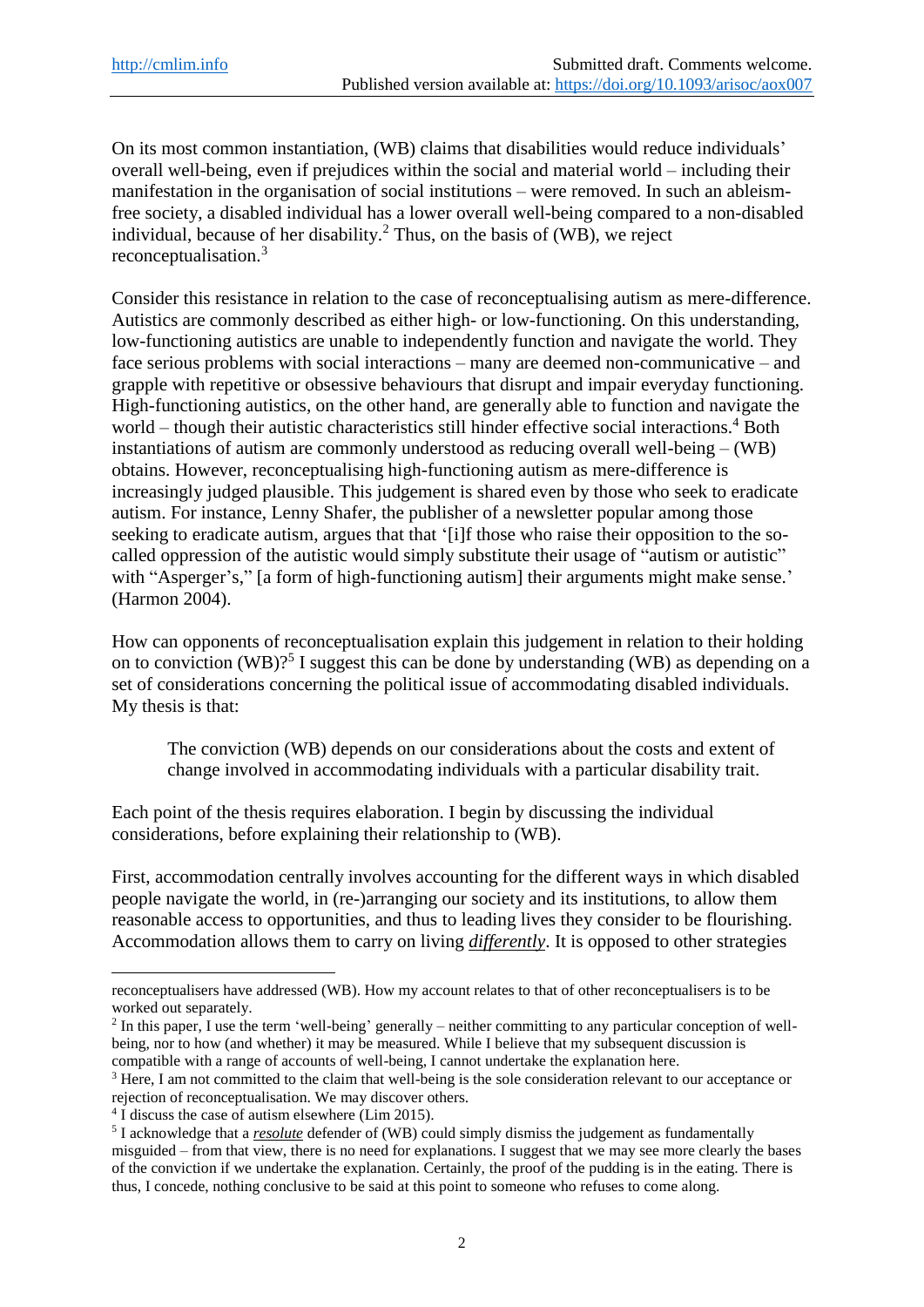which involve removing disabilities. The comparison may be described as one between 'changing the world' and 'changing disabled bodies' (Wolff 2009).<sup>6</sup>

Second, these considerations are specific to a *particular trait* of a disability, rather than to disability in general. Given the myriad ways in which people may be disabled, it is unproductive to discuss accommodation of disability in general, without the specifics of which traits need to be accommodated, and how. There are two additional reasons for focusing on specific traits. One, disabilities are often clusters of traits. Accommodating a particular disability is, in any case, accommodating its traits. Being specific also prevents us from being overwhelmed when we consider how to accommodate disabilities generally. Two, different disabilities share similar traits. Thinking about traits reveals connections between them, and how accommodation may address them together.<sup>7</sup> We allow for only one aspect of generality: the considerations concern a particular trait (of a/any disability) as generally understood, setting aside differences in individual manifestations. For instance, the concern is with 'inability to walk' generally, rather than 'John's paraplegia' or 'Jane's muscular dystrophy' specifically. Considerations about accommodation are general – concerning questions, among others, of what may be done at the societal level, what resources should be distributed (and how) – and we need at least this level of generality concerning disability traits for the considerations to get off the ground.<sup>8</sup>

Third, the costs involved in accommodation are construed broadly. They may refer to economic costs a society has to bear, in re-arranging its physical environment or common institutions. They may also refer to opportunity costs, referring to the loss incurred when some particular options or projects cannot be satisfied in undertaking accommodation. These costs will vary, depending, for instance, on the levels of technological advancement or the state of existing accommodation infrastructure in a society.

Fourth, the extent of change required tracks the distance between the current arrangements of our social institutions, and a future (idealised) arrangement which allows for accommodation of individuals with certain disability traits. Note: the extent of change involved in accommodation does not match the costs exactly. The change involved may be great, even with low costs. This occurs, for instance, when the change runs counter to some of our values. Consider the case of psychopathy, which involve impairments in affective processing – likely resulting from abnormalities in the (amygdala of the) brain (Blair et al 2005). It may turn out that accommodating psychopaths may not involve great costs. Yet they would involve radical changes to the values underlying our social institutions – for instance, those concerning reciprocity – or which we deem crucial to what we consider a flourishing life. This extreme example sheds light on the role that valuing or disvaluing a certain (disability) trait plays in thinking about accommodation. That we may not explicitly or obviously make the same value judgements about other disabilities – deafness, myopia, colour-blindness – does not mean that they do not in fact play a role.

**<sup>.</sup>** <sup>6</sup> We need not worry about the hedging in the phrase 'reasonable access to opportunities and living well'. While specifying it is needed for a more complete account, doing so can only be done upon adopting a particular theory of justice – a task beyond our current discussions.

<sup>7</sup> Thinking about specific disability traits may also reveal their similarities with conditions faced by people occupying different phases of "normal" human life – such as the elderly or the very young. In that case, they too would benefit from the presence of accommodations for particular disability traits (Nussbaum 2007, p. 101). <sup>8</sup> See Mary Maynard (2001, p.129) for an articulation of the worry about generalising, but also the need for suitably qualified generalisations in theorising about macro-level phenomena.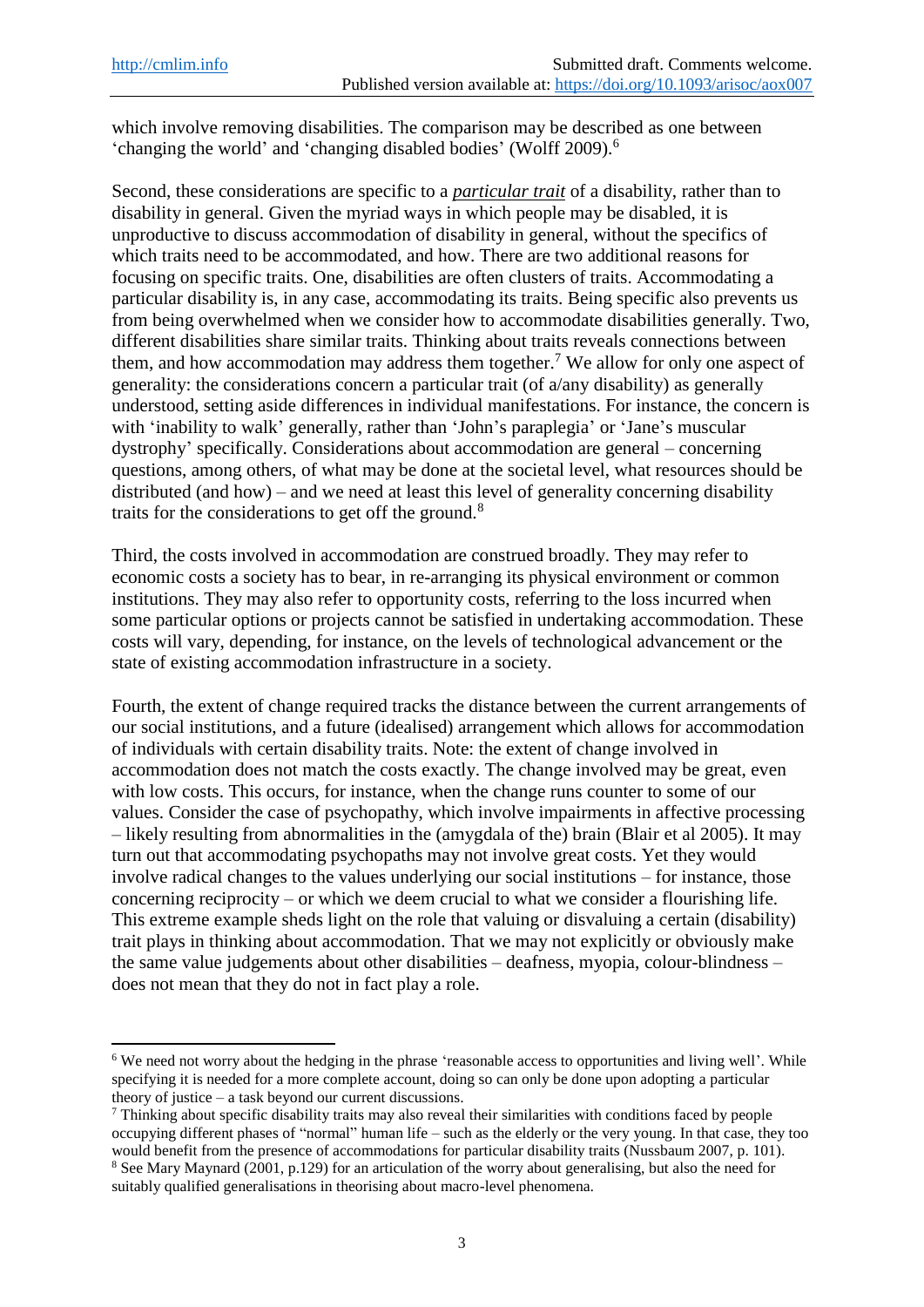Fifth, these considerations are *ours*. As should be clear from the discussion of costs, the considerations are ours in the sense that they vary according to the contexts in which we find ourselves having to consider the question of accommodating a particular disability trait. These considerations will be different for "others", who are posed the same question in another context. These considerations are ours in another sense – they depend on our evaluations of, and attitudes towards, a particular disability trait. The case of the psychopath brings out this point. Given our existing commitments, *we* are not (or in any case do not take ourselves to be) the sort of people for whom accommodating psychopaths is a genuine possibility. The changes involved are not those that we can, or will, make. This observation may be extended to considerations of costs, which would then come in the form of the thought that certain costs cannot be borne, or are not worth bearing.<sup>9</sup> Put generally, what we think about the considerations involved in accommodation depends on the circumstances we find ourselves in, and on who "we" are.

These considerations interact with each other in supporting the initial conviction (WB). Consider costs. The greater the costs of accommodating a disability trait, the stronger the conviction (WB). On my account, (WB) is not a naive insistence that disability reduces wellbeing simpliciter. Instead, it is a considered conviction, supported by considerations of what is involved in accommodation and its absence. This may be explained thus: The greater the costs involved in accommodating a particular disability trait, the more likely that the existing constraints faced by individuals with (and in virtue of) that trait will persist.<sup>10</sup> This is because resources are finite – investing in accommodation means not investing in other projects. The greater the costs of accommodation, the greater the corresponding losses in the other projects which we may be committed to.<sup>11</sup> Presumably, a wealthier and more technologically advanced society is more able to bear the costs of accommodating different traits (Wundisch & Andrich 2015, pp. 10-11), while balancing other projects. And where these constraints persist, the well-being of disabled individuals is reduced compared to where the constraints do not exist.<sup>12</sup> Put another way: consider a hypothetical context in which resources are infinite, and the level of technological advancement is very high. There, we may have full accommodation of any particular disability trait. Posit further that there are no personal costs of accommodating any particular disability trait – they are covered by the infinite resources. In that case, the assessment that any particular disability trait reduces overall well-being – that is, (WB) – would be groundless, insofar as the constraints that reduce well-being are removable via accommodation. Then, insisting on (WB) could well be mainly prejudicial.

A similar analysis applies to the consideration of the extent of change involved in accommodating a certain disability trait. The greater the change required, the stronger the initial conviction (WB). In some cases, there may be disability traits for which we are simply unable to think of (and effect) viable means of accommodation. In such cases, what motivates (WB) will not be the fact that great changes are required, but that we do not know what changes can be made which would remove the constraints faced by individuals possessing those disability traits.<sup>13</sup> Additionally, the dimension of valuing accounts for the remaining resistance to accommodating some traits which are disvalued. Here, presumably the more

**.** 

<sup>9</sup> We do not have to take these evaluations and attitudes as fixed or immovable.

<sup>&</sup>lt;sup>10</sup> I understand 'constraints' as Iris Marion Young does (1994, p. 726). I will elaborate on this connection elsewhere.

 $11$  Here I assume that it is not always true that accommodating disability traits allows us to accommodate parallel characteristics of phases of non-disabled life.

 $^{12}$  I revisit this in the final section.

<sup>&</sup>lt;sup>13</sup> That is to say, we think that accommodation is *infeasible*. And like (WB), such a thought need not be naive.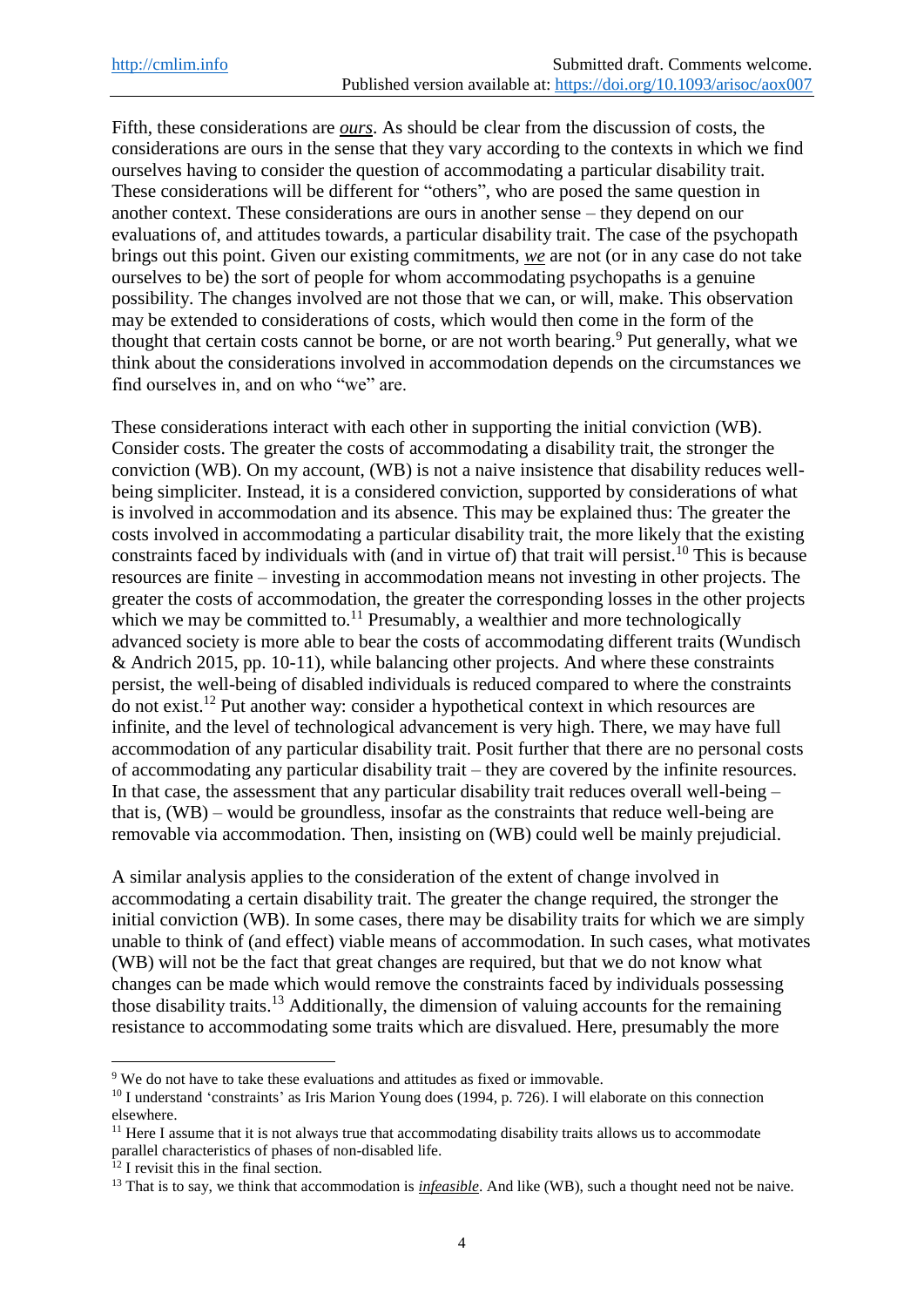**.** 

tolerant a society is – the more open it is to accepting different forms of life as valuable – the more prepared it may be to undertake the changes required to accommodate a particular disability trait.

There is one important complication. Up to this point, our discussions have centred on accommodating particular disability traits, disregarding how the accommodation of one interacts with that of another. However, when we shift our focus to accommodating multiple disability traits, we see that accommodating one trait may make things more difficult for another trait. For instance, accommodating partially-sighted and blind individuals may involve the construction of safety railings along pavements, which would decrease the ease of access to pavements for wheelchair users. Or accommodating the hearing-impaired and deaf may involve the use of auditory signals which are audible in busy settings, but which would make the shared environment uncomfortable for hearing individuals, or outrightly hostile to individuals who are hyper-sensitive to sensory stimuli (a common problem faced by autistic individuals). On my account, these conflicts are related to the extent of change that can be undertaken in a society at any particular time. They lend support to the judgement that some accommodation changes *cannot* be made.<sup>14</sup> And where the judgement is correct, the constraints associated with the absence of accommodation would persist. This in turn motivates the conviction (WB).

Taken together, we arrive at the following claim: the greater we regard the costs and extent of change involved in accommodating a particular disability trait, the stronger the conviction (WB) which motivates resistance to reconceptualising disability.

The actual interactions between these considerations are likely to be implicit, inchoate and inexact. Yet no further specification of the interactions – including the "weight" of each in relation to others – may be given in advance, without reference to how they feature in actual, different contexts. Lacking facts about the costs and extent of change involved in accommodating a particular disability trait in a particular society, we may not easily address resistance to reconceptualising it as mere-difference. Fortunately, even with this mild increase in clarity, we may review the debate between reconceptualisers and their opponents.

II

*Reviewing the debate*. There are three main payoffs of my analysis. First, the shift from general discussions about disability to the costs and extent of change involved in accommodating specific disability traits identifies limitations to both the projects of reconceptualisation and their opponents.

Consider the frequent use of analogies by reconceptualisers. For instance, an analogy is often drawn between autism and gayness – the latter taken as a successful case of reconceptualisation. While the reconceptualisation of (high-functioning) autism bears similarities to that of gayness – especially in the initial (dis)valuing of the trait in concern –

<sup>&</sup>lt;sup>14</sup> Of course, these conflicts may eventually be resolved by unexpected future technological advances. But unlike the considerations of costs, these conflicts are less easily idealised away through the presentation of hypothetical situations. In any case the point remains that the conflicts exist here and now, and shape our current judgements concerning reconceptualisation. A related observation: our inability to think of accommodations that resolve the conflict may also motivate resistance to reconceptualisation.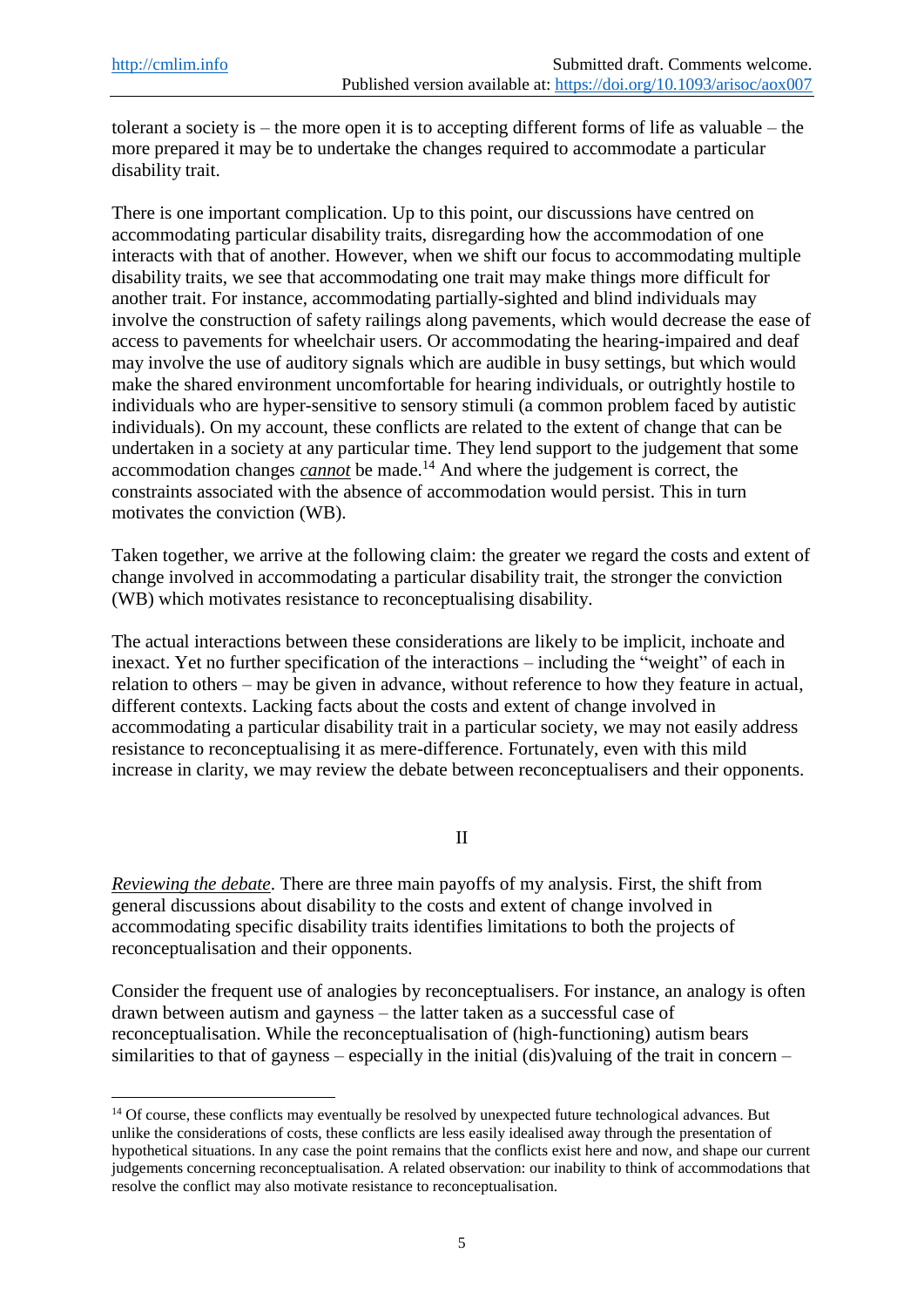there are salient differences between them. Among other things – the reconceptualisation of the latter was partly predicated on the empirical fact that gay individuals suffered no deficits in social and everyday functionings compared to straight individuals. In contrast, the same claim cannot be made in the context of reconceptualising autism. There, the valuing of autism makes no reference to comparable levels of social or everyday functioning. Instead, the claim is that autistics may function at comparable levels if society *were to* accommodate their differences (Lim 2015, p. 569). On my account, this is partly due to the fact that the costs and extent of change involved in accommodating gayness are significantly different from those for autism. In that case, reconceptualising autism as mere-difference cannot be simply established by an analogy between one aspect of autism and gayness.

A similar analysis applies to the frequent use of disanalogies by opponents of reconceptualisation. They cannot simply point to dissimilarities between (what is involved in accommodating) two disability traits, in order to refute reconceptualisation. The citation of some severe disability traits for which accommodation involves great costs and change, also does little in undermining the reconceptualisation of *other* disability traits. The general observation, then, is that we must assess the nature and strength of the comparisons that are made. That is, we must engage in evaluations of whether the (dis)similarities are relevant to the issue of accommodation of a particular trait, and how important they are to it in relation to other considerations. We must also be cautious about drawing conclusions concerning the reconceptualisation of a particular trait in a specific context, on the basis of comparisons to how its reconceptualisation succeeds or fails in another context. In sum, we should not expect the mere existence of similarities or differences to immediately lead us to any particular conclusion about reconceptualisation.

Relatedly, the success or failure of reconceptualising a particular disability trait leaves open the issue of how the reconceptualisation of other traits may fare. In this sense, the projects of the reconceptualisers and their opponent are *piecemeal* in nature – concerning how (dis)similar a particular disability trait is, to another trait which has been successfully reconceptualised as mere-difference.<sup>15</sup>

Second, we see how reconceptualisers and their opponents inadequately address each other's legitimate worries. Reconceptualisers are right that there is a problematic dimension of (dis)valuing implicit in our convictions concerning disability – revealed by their frequent comparisons of our resistance to reconceptualising disability to our historical resistance to reconceptualising traits such as gayness. But insofar as considerations of costs also crucially influence the convictions, the latter cannot be dismissed simply as stemming only from ableist prejudice. Reconceptualisers must acknowledge the possibility that the judgements (concerning the implausibility of reconceptualising a particular trait) may be motivated largely by considerations of costs, which outweigh the considerations concerning the value of that trait. Conversely, while opponents are right (at least in some cases) about the practical implausibility of accommodation, and thus reconceptualisation, those considerations are likewise only part of the picture. They must acknowledge the possibility that the convictions are in some cases indeed largely motivated by (and thus best explainable in terms of) ableist prejudice. This is so especially in cases where the costs and extent of change involved in accommodating a particular disability trait are very low. In sum: when it comes to determining whether a judgement concerning the implausibility of reconceptualising a

**<sup>.</sup>**  $15$  This leaves open the issue of the existence and success of other strategies which are less-reliant on analogies. I also set aside the implications of my claims here for the concept of disability in general.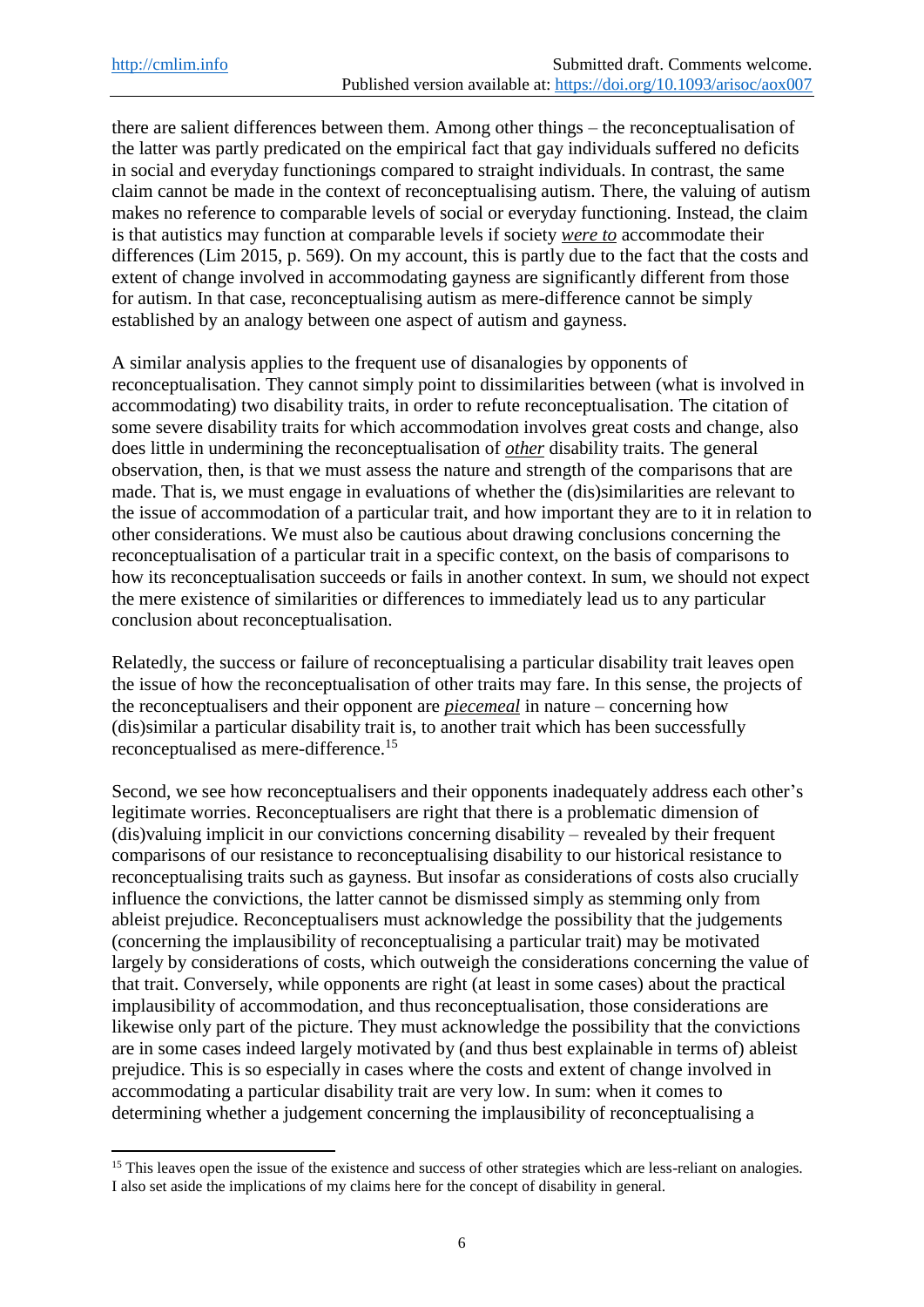1

particular trait is motivated by ableism, both considerations of costs and extent of change (which includes valuing) must be taken into account together. The overly-quick dismissals of one camp by the other – on the basis of the sole consideration they choose to focus on – are inadequate.

Third, our analyses so far have located the sources of resistance to reconceptualising disability as tied to considerations about accommodating *specific* disability traits. However, recall that the project of reconceptualisation is general. It centres on the claim that even if disability reduces well-being, its impact is restricted or local, and *leaves open* the issue of these individuals' overall well-being. Thus, like many other traits – such as being gay or being female – disability is a mere-difference (or neutral-difference) with respect to their possessors' overall well-being. Such a general reconceptualisation, on my account, does not directly address the sources of resistance. Even for what we regard as the most severe disability traits, it remains true that the question of their possessors' overall well-being is left open. The constraints that they face in virtue of their disability traits do not exhaust the entire evaluation of their overall well-being – other considerations feature. However, the constraints may be severe and several, such as to disrupt many everyday functionings. In such cases, it would be unlikely that even the local reductions in well-being brought about by the constraints, when *taken together*, leave open overall well-being in a non-trivial sense. The reconceptualisers' insistence that it is *possible*, does not address the opponents' worry that it is *implausible*. Reconceptualisers must engage in the additional project of tackling these worries head-on. As I will.<sup>16</sup>

> Department of Philosophy University College London Gower Street London WC1E 6BT U.K.

## References

- Barnes, Elizabeth. 2009: 'Disability, Minority, and Difference'. *Journal of Applied Philosophy*, 26(4), pp. 337-355.
- Barnes, Elizabeth. 2014: 'Valuing Disability, Causing Disability'. *Ethics*, 125(1), pp. 88-113.
- Barnes, Elizabeth. 2016: *The Minority Body: A Theory of Disability*. Oxford: Oxford University Press.
- Blair, James, Derek Mitchell, & Karina Blair. 2005: *The Psychopath: Emotion and the Brain*. Oxford: Blackwell.
- Harmon, Amy. 2004: 'How About Not 'Curing' Us, Some Autistics Are Pleading'. *The New York Times*, 20 Dec 2004. Available at: www.nytimes.com/2004/12/20/health/howabout-not-curing-us-some-autistics-are-pleading.html. [Accessed 22 February 2016].

<sup>&</sup>lt;sup>16</sup> I am grateful to the following individuals for their valuable comments: Clare Chambers, Chuanfei Chin, Nicholas Currie, Androula Kafa, Andres Luco, Rae Langton, Guy Longworth, Michael Lyons, Rory Madden, Veronique Munoz-Darde, Sarah Richmond, Vittorio Sandri, David Sommer, Cynthia A. Stark, Kay Stephens, C.L. Ten, John Vorhaus, Gry Wester, and Jonathan Wolff. This paper was also presented at the Society for Applied Philosophy Conference 2016, and the 2016 Joint Session of the Aristotelian Society and the Mind Association. I thank the audience for the discussion.